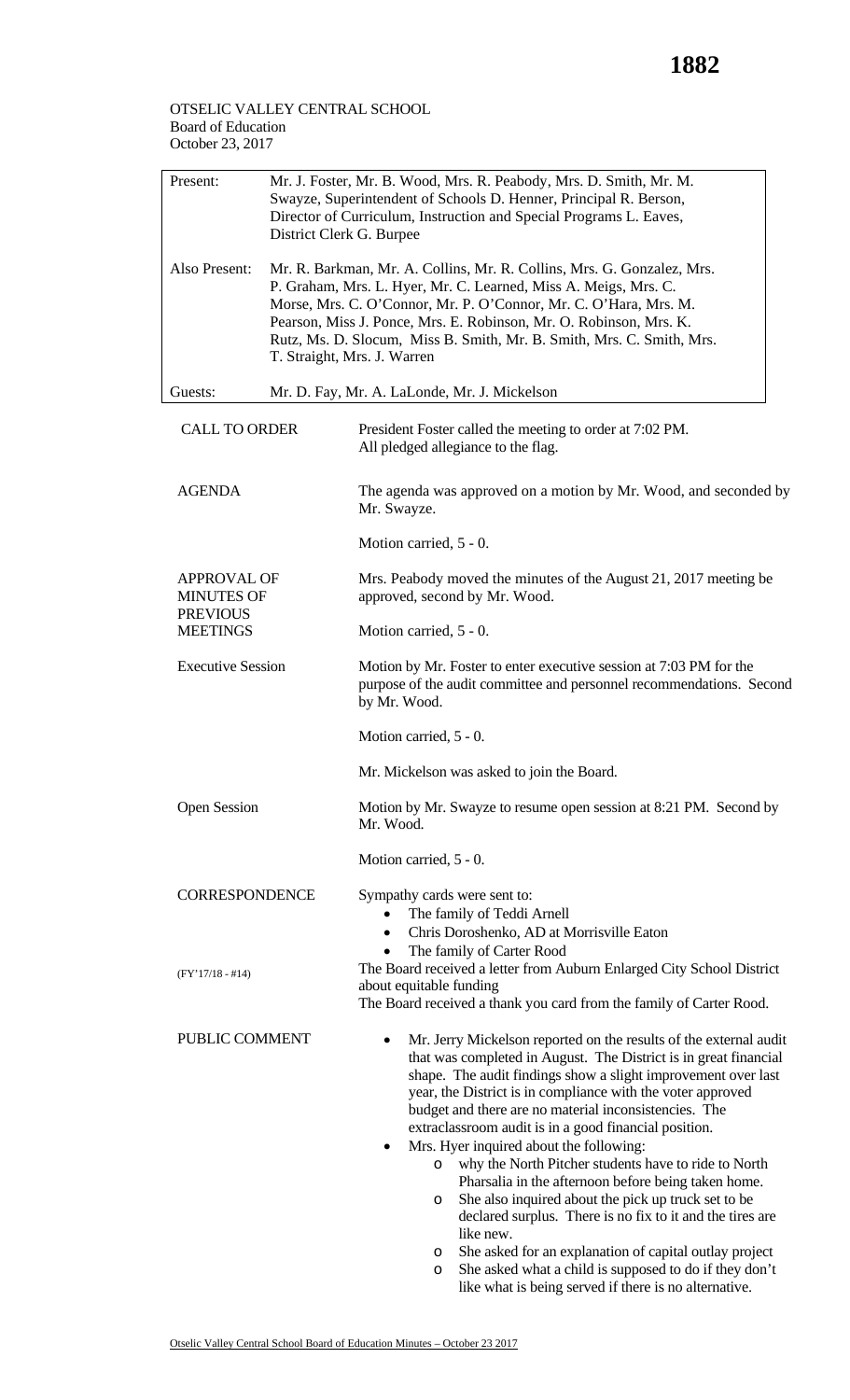| <b>REPORTS</b>                                                        | Mr. O'Connor distributed information to the Board members<br>٠<br>about the Veteran's Tax Exemption. He asked that they read<br>through the document to be discussed at the next meeting.<br>Mr. Collins inquired about the following:<br>٠<br>status of the Georgetown building<br>O<br>when the driver education class will begin and since it<br>O<br>hasn't started yet, how can the students get a grade of<br>95.<br>Transportation for sports, especially football.<br>$\circ$<br>Mrs. Robinson asked when the Ag Mechanics course will be<br>٠<br>back in the ag curriculum. The conversation needs to begin<br>with the teacher(s), and then Mr. Berson and Mrs. Eaves. |
|-----------------------------------------------------------------------|----------------------------------------------------------------------------------------------------------------------------------------------------------------------------------------------------------------------------------------------------------------------------------------------------------------------------------------------------------------------------------------------------------------------------------------------------------------------------------------------------------------------------------------------------------------------------------------------------------------------------------------------------------------------------------|
| Superintendent's                                                      | Mr. Henner reported on the following topics:                                                                                                                                                                                                                                                                                                                                                                                                                                                                                                                                                                                                                                     |
|                                                                       | The fueling pilot project has been completed. Mr. Thompson<br>will be at the next meeting to report about it.<br>An appraisal has been done for the Georgetown building.<br>$\bullet$<br>There should be a report for the next meeting. The District can<br>have an auction, hire a real estate agent, or ask for sealed bids to<br>sell the building. Mr. Swayze suggested investigating "Auction<br>International" to sell the building. With that service, the reserve<br>price can be the appraisal price for the seller.<br>Seating in the MPR: Mr. Marshall showed him issues with the<br>٠                                                                                |
| $(FY'17/18-#15)$                                                      | MPR seats. They have met with Campus Construction<br>Management Group and TKF, the architects. Both groups<br>recommended having an emergency project to replace the                                                                                                                                                                                                                                                                                                                                                                                                                                                                                                             |
|                                                                       | current seats which are 23 years old.<br>The transportation report was previously distributed.                                                                                                                                                                                                                                                                                                                                                                                                                                                                                                                                                                                   |
| $(FY'17/18 - #146, #17)$                                              |                                                                                                                                                                                                                                                                                                                                                                                                                                                                                                                                                                                                                                                                                  |
| Principal's                                                           | Mr. Berson reported on the following:<br>For safety reasons, the main doors to the<br>٠<br>bathrooms remained opened prior to Mr. Berson<br>becoming principal. The main purpose is for student<br>safety. Jolanda Ponce, Student Government<br>President spoke on behalf of the students for this<br>issue.<br>He and Mr. LaRose will work on course weighting<br>$\bullet$<br>for the next Board meeting. Most schools have<br>some sort of system in place. They will examine a<br>process if there is to be a change, starting with the<br>$9th$ grade class.                                                                                                                |
| Director of Curriculum,<br><b>Instruction and Special</b><br>Programs | Mrs. Eaves' reported that representatives from the LINKS team will<br>report in November.                                                                                                                                                                                                                                                                                                                                                                                                                                                                                                                                                                                        |
| Business Manager's                                                    | Mrs. Gonzalez' report was previously distributed.                                                                                                                                                                                                                                                                                                                                                                                                                                                                                                                                                                                                                                |
| <b>Committee Reports</b>                                              | The Shared Decision Making Team met prior to this meeting. They<br>looked at data and broke up into four groups and brainstormed ideas for<br>improvement. The results will be shared at the next meeting.                                                                                                                                                                                                                                                                                                                                                                                                                                                                       |
|                                                                       | The Finance Committee met briefly during homecoming. Mr. Marshall<br>recommended replacing the John Deere lawn mower with a larger<br>garden tractor with different implements such as a snow blower, plow<br>blade, and such as well as to mow the lawns. He met with Mrs.<br>Gonzalez, Mr. Foster, Mr. Wood, and Mr. Henner.                                                                                                                                                                                                                                                                                                                                                   |
| Board Member's                                                        | Mrs. Peabody has heard positive reports that the students are polite and<br>don't have their phones out at events.                                                                                                                                                                                                                                                                                                                                                                                                                                                                                                                                                               |
|                                                                       | Mrs. Smith would like to address the valedictorian and salutatorian<br>selection. She recommends that college credit not be required to be<br>the valedictorian or salutatorian.                                                                                                                                                                                                                                                                                                                                                                                                                                                                                                 |
|                                                                       |                                                                                                                                                                                                                                                                                                                                                                                                                                                                                                                                                                                                                                                                                  |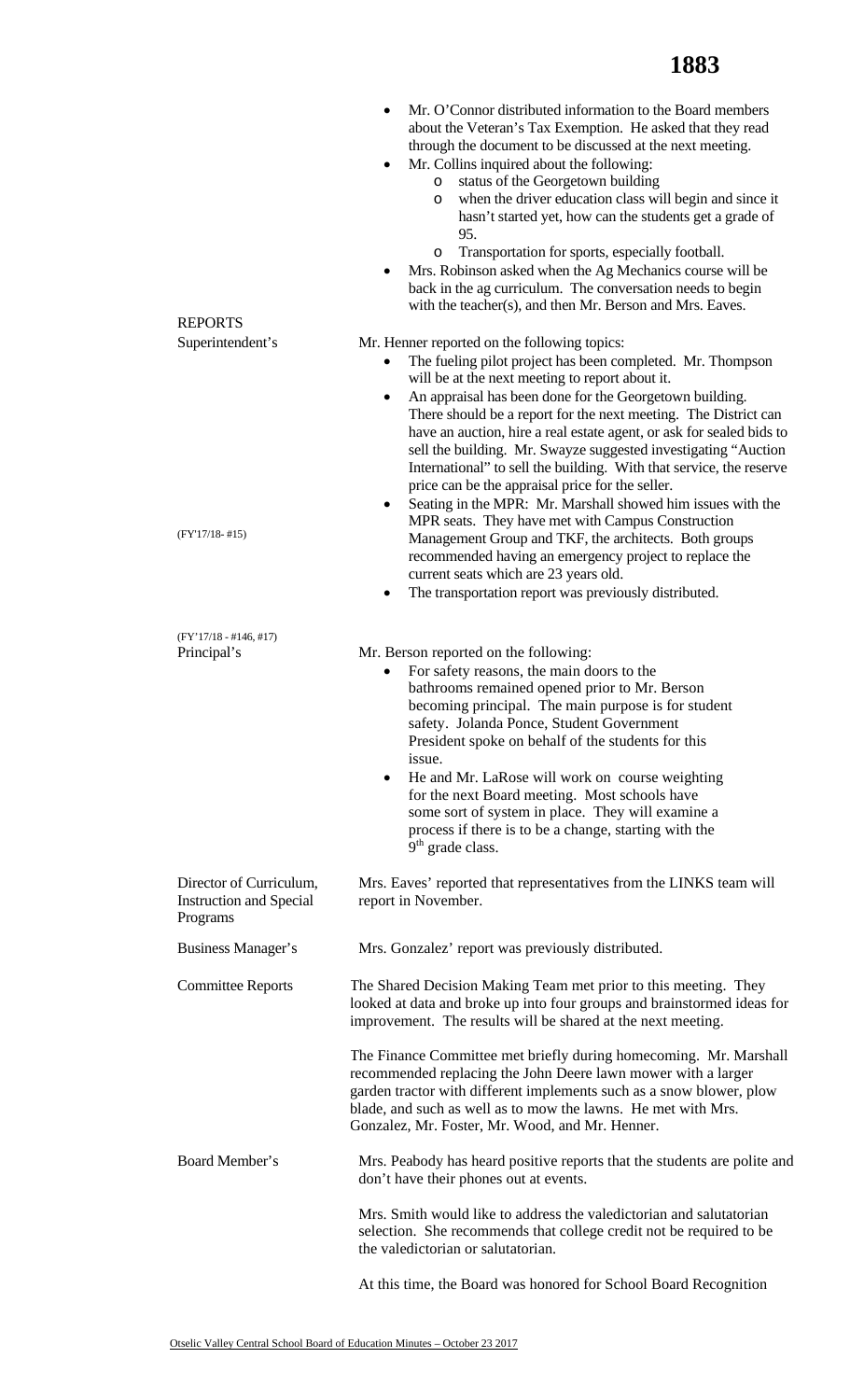## **1884**

|                                                          |                                      | Week. They were given battery packs engraved with the OV logo and<br>a statement thanking them for their service.                                                                                          |                                                                   |
|----------------------------------------------------------|--------------------------------------|------------------------------------------------------------------------------------------------------------------------------------------------------------------------------------------------------------|-------------------------------------------------------------------|
| <b>Financial Reports</b><br>$(FY'17/18 - #17, #18)$      |                                      | Motion by Mrs. Peabody, to accept the August and September financial<br>reports as presented. Second by Mrs. Smith.                                                                                        |                                                                   |
|                                                          | Motion carried, 5 - 0.               |                                                                                                                                                                                                            |                                                                   |
| <b>UNFINISHED</b><br><b>BUSINESS</b>                     | None at this time.                   |                                                                                                                                                                                                            |                                                                   |
| <b>NEW BUSINESS</b><br>Personnel<br>Recommendations      | of Schools to appoint the following: | Motion by Mr. Wood, upon the recommendation of the Superintendent                                                                                                                                          |                                                                   |
|                                                          | Roger Barkman                        | Conditional 4-year<br>probationary appointment<br>as an Agriculture teacher at<br>a salary of Step 11M (\$51,<br>887.00) of the OVTA<br>bargaining agreement.                                              | Effective<br>September 5,<br>2017 through<br>September 4,<br>2021 |
|                                                          | Abigail Bishop                       | Conditional appointment as<br>a substitute teacher                                                                                                                                                         |                                                                   |
|                                                          | Abigail Bishop                       | Conditional appointment as<br>a substitute school aide                                                                                                                                                     |                                                                   |
|                                                          | Ronald Graham                        | Appointment as a substitute<br>teacher                                                                                                                                                                     |                                                                   |
|                                                          | Second by Mr. Foster.                |                                                                                                                                                                                                            |                                                                   |
|                                                          | Motion carried, 4-1 (Mrs. Smith)     |                                                                                                                                                                                                            |                                                                   |
| Extracurricular<br>Appointments                          | follows:                             | Motion by Mr. Swayze, upon the recommendation of the Superintendent<br>of Schools, to accept the following extracurricular appointments as                                                                 |                                                                   |
|                                                          | Eric Wentworth                       | Appointment as the<br>boys modified<br>basketball coach for the                                                                                                                                            | At a stipend per the<br><b>OVTA</b> contract                      |
|                                                          | David Loomis                         | 2017-2018 season<br>Appointment as the<br>boys junior varsity<br>basketball coach for the<br>2017-2018 season                                                                                              | At a stipend per the<br><b>OVTA</b> contract                      |
|                                                          | Pamela Adams                         | Appointment as the 7-<br>12 RTI Facilitator for<br>the 2017-2018 school<br>year                                                                                                                            | At a stipend per the<br><b>OVTA</b> contract                      |
|                                                          | Rachel Caterisano                    | Appointment as a boys<br>modified basketball<br>coach                                                                                                                                                      | At a stipend per the<br><b>OVTA</b> contract                      |
|                                                          | Second by Mr. Wood.                  |                                                                                                                                                                                                            |                                                                   |
|                                                          | Motion carried, 5 - 0.               |                                                                                                                                                                                                            |                                                                   |
| Transportation<br>Request to<br><b>Parochial Schools</b> | that Otselic Valley is in session.   | Motion by Mrs. Peabody, upon the recommendation of the<br>Superintendent of Schools to approve the transportation requests to the<br>following parochial schools for the 2017-2018 school year on all days |                                                                   |
|                                                          |                                      | New Life Christian School in Randallsville:                                                                                                                                                                | <b>Kassidy Kelly</b>                                              |
|                                                          | Lebanon Road Amish School:           | Clara Mullet<br><b>Raymond Mullet</b>                                                                                                                                                                      | Elma Mullet<br>Nancy Mullet                                       |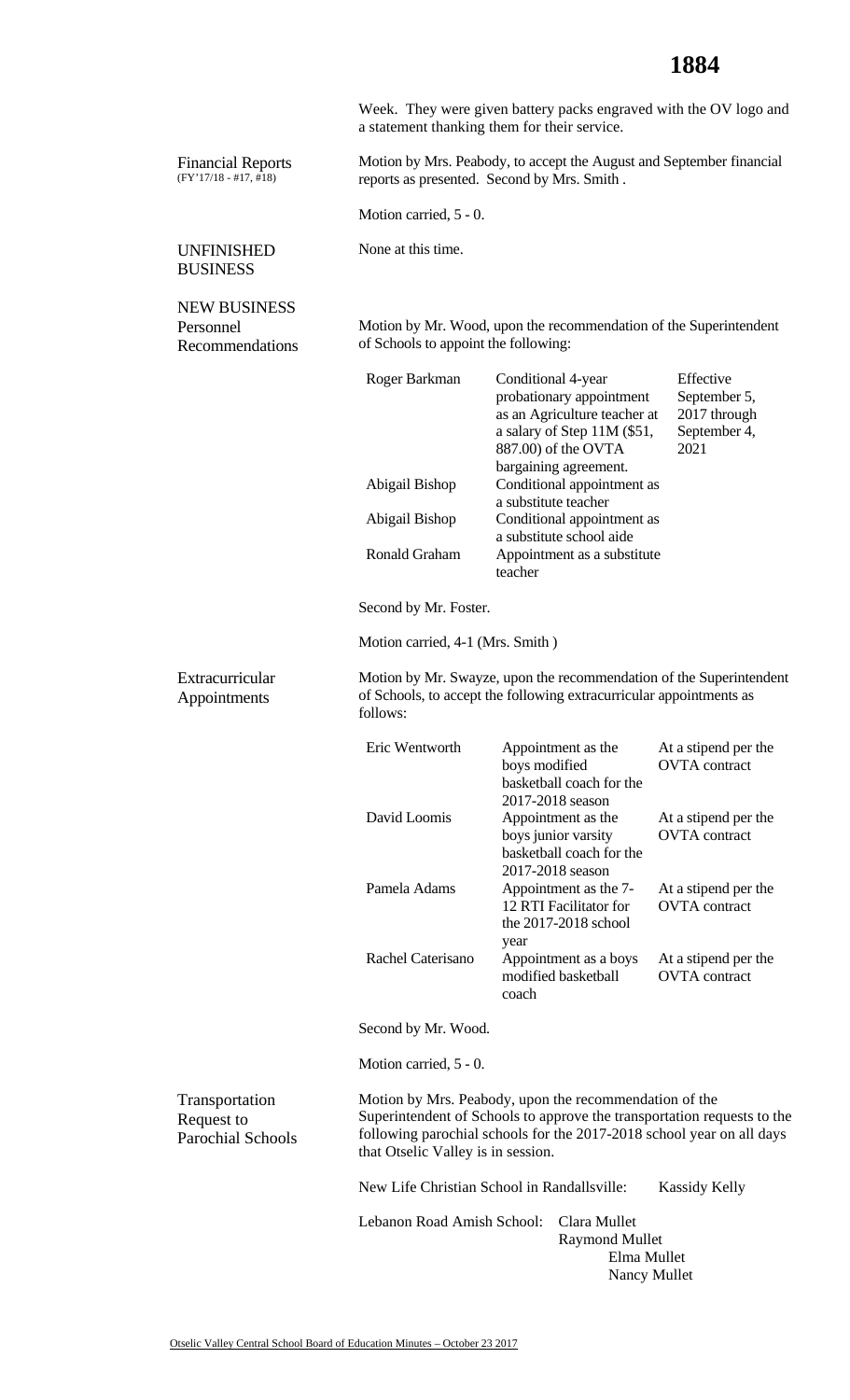Second by Mr. Wood.

Motion carried, 5 - 0.

| 2017-2018<br>Professional<br>Development Plan<br>$(FY'17/18 - #19)$      | Motion by Mr. Swayze, upon the recommendation of the Superintendent<br>of Schools, approve the 2017-2018 Professional Development Plan,<br>which includes the mentoring plan, the AIS/RTI Plan and professional<br>Second by Mrs. Smith.<br>development.                                    |
|--------------------------------------------------------------------------|---------------------------------------------------------------------------------------------------------------------------------------------------------------------------------------------------------------------------------------------------------------------------------------------|
|                                                                          | Motion carried, 5 - 0.                                                                                                                                                                                                                                                                      |
| 2017-2018 LINKS<br>19 Plan<br>$(FY'17/18 - #20)$                         | Tabled at this time.                                                                                                                                                                                                                                                                        |
| 2017-2018 School<br><b>Year Calendar</b><br>Update<br>$(FY'17/18 - #21)$ | Motion by Mr. Swayze, upon the recommendation of the Superintendent<br>of Schools, to change the 2017-2018 school year calendar to reflect a full<br>day of student attendance on April 27, 2018 and a school recess day on<br>June 1, 2018. Second by Mr. Wood.                            |
|                                                                          | Motion carried, 5 - 0.                                                                                                                                                                                                                                                                      |
| <b>Board of Education</b><br><b>Meeting Calendar</b><br>Update           | Motion by Mrs. Peabody, upon the recommendation of the<br>Superintendent of Schools, to change the date of the April 2018 Board<br>Meeting to April 17, 2018 to incorporate the BOCES Administrative<br>Budget voting. Second by Mr. Foster.                                                |
|                                                                          | Motion carried, 5 - 0.                                                                                                                                                                                                                                                                      |
| Sale of Surplus<br>Pickup Truck<br>$(FY'17/18 - #22)$                    | Motion by Mr. Wood, upon the recommendation of the Superintendent<br>of Schools, to declare the 2006 F350 Super Duty Ford Pickup Truck with<br>a Fisher V snow plow blade as surplus and to advertise for closed<br>bid/reserve scrap price. Second by Mr. Foster.                          |
|                                                                          | Motion carried, 5 - 0.                                                                                                                                                                                                                                                                      |
| Declaration of<br>Surplus Items                                          | Motion by Mr. Foster, upon the recommendation of the Superintendent<br>of Schools, to declare 65 iPad cases with the Otselic Valley logo on them<br>as surplus and to dispose of them as appropriate. Second by Mr. Swayze.                                                                 |
|                                                                          | Motion carried, 5 - 0.                                                                                                                                                                                                                                                                      |
| Auditor's Report<br>$(FY'17/18 - # 23)$                                  | Motion by Mr. Swayze, upon the recommendation of the Superintendent<br>of Schools, to accept the 2017 Auditor's Report.<br>Second by Mr. Foster.                                                                                                                                            |
|                                                                          | Motion carried, 5 - 0.                                                                                                                                                                                                                                                                      |
| District Safety Plan<br>$(FY'17/18 - # 24)$                              | Motion by Mrs. Peabody, upon the recommendation of the<br>Superintendent of Schools, to adopt the updated District Safety Plan.<br>Second by Mr. Wood.                                                                                                                                      |
|                                                                          | Motion carried, 5 - 0.                                                                                                                                                                                                                                                                      |
| <b>CSE</b><br>Recommendations                                            | Motion by Mrs. Smith, to accept the CSE recommendations resulting<br>from the meetings on October 5, October 10, and October 17, 2017.<br>Second by Mr. Swayze.                                                                                                                             |
|                                                                          | Motion carried, 5 - 0.                                                                                                                                                                                                                                                                      |
| 2017 Capital Outlay<br>Project SEQRA<br>Determination                    | Motion by Mr. Wood, upon the recommendation of the Superintendent<br>of Schools, to adopt the following resolution:                                                                                                                                                                         |
| $(FY'17/18 - # 25)$                                                      | WHEREAS the voters of the Otselic Valley Central School voted to<br>approve the 2016-2016 school budget which included funds to finance<br>a capital construction project (Capital Outlay Project) consisting of<br>reconstruction of the K-12 school building to include reconstruction of |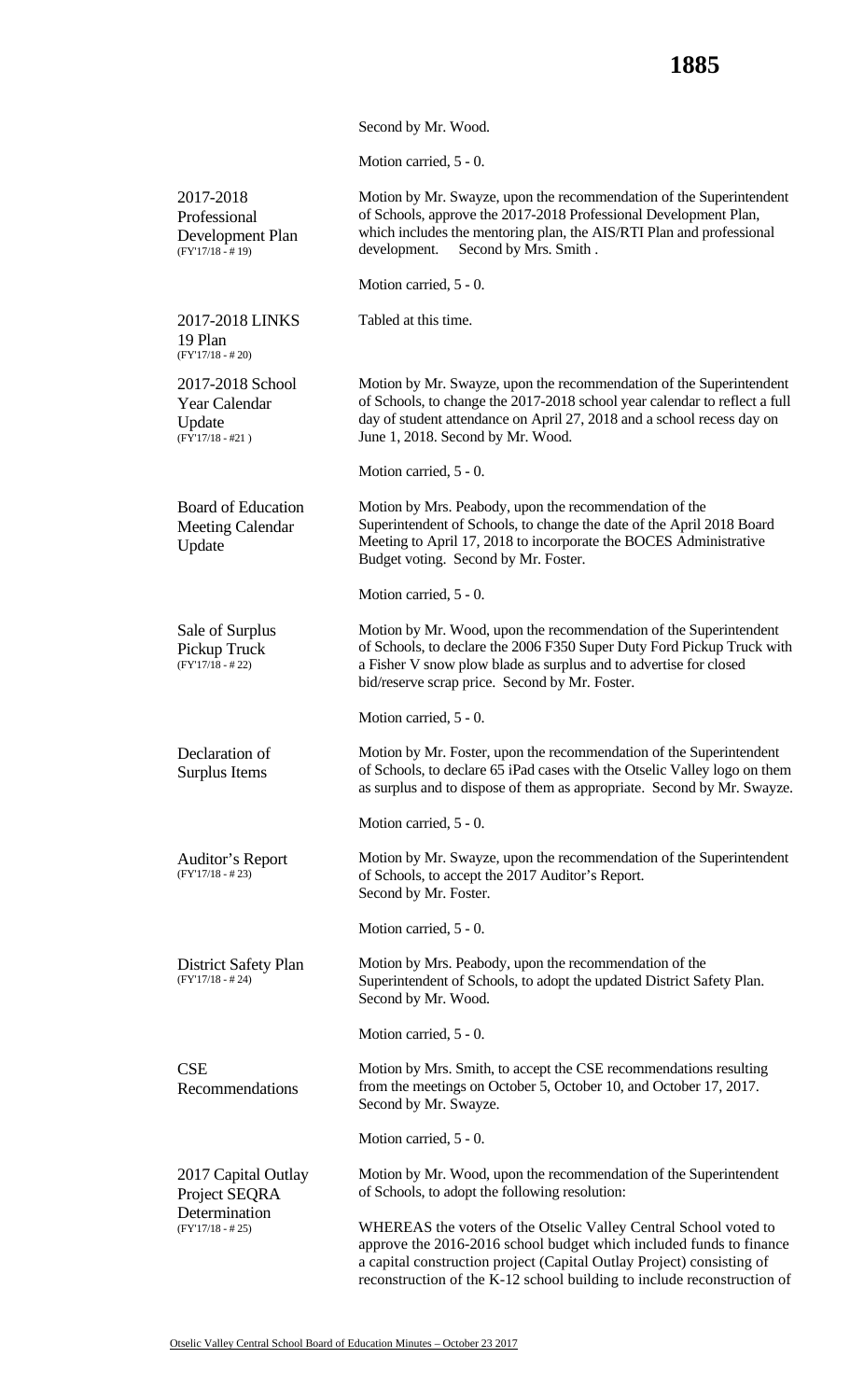windows, mechanical/electrical system improvements in the original building and related construction activities

NOW THEREFORE BE IT RESOLVED BY THE BOARD OF EDUCATION OF THE OTSELIC VALLEY CENTRAL SCHOOL DISTRICT AS FOLLOWS:

1. The Board of Education of the Otselic Valley Central School District at Georgetown-South Otselic hereby declares itself, and is hereby designated as, Lead Agency for the proposed action and therefore responsible for determining whether an environmental impact statement is required in connection therewith and otherwise complying with the procedural and substantive requirements of SEQRA.

2. Based upon the review by the Board of Education of the proposed project, and using the information available, the Board hereby finds the proposed action constitutes a Type 2 action" as such quoted term is defined in SEQRA.

3. Based upon the review by the Board of Education of the EAF and other necessary criteria, the Board hereby finds and determines that a type 2 action requires no action according to Section  $617.5(c)(2)$  "replacement, rehabilitation or reconstruction of a structure or facility, in kind, on the same site, including upgrading buildings to meet building or fire codes, unless such action meets or exceeds any of the thresholds in section 617.4 of this Part:'

4. A copy of this resolution shall be placed on file in the Office of the District Clerk where the same shall be available for public inspection during business hours posted in such places and published in such manner as shall be necessary to conform to the requirements of SEQRA.

Second by Mr. Foster.

Motion carried, 5 - 0.

Motion by Mr. Wood, upon the recommendation of the Superintendent of Schools, to adopt the following resolution:

Whereas the Board of Education has determined that the seating structure in the Multi-Purpose Room has become non-operable, creating a health and safety emergency, and requires prompt replacement, and

Whereas replacement of the seating structure in the Multi-Purpose Room is a project that requires the issuance of a permit by the New York State Education Department and is therefore subject to the requirements of the New York State Environmental Quality Review Act (SEQRA), and

Whereas SEQRA requires the designation of a lead agency and the classification of an action as a Type I, Type II, or Unlisted action, and

Whereas Section  $617.5(c)(2)$  of the regulations adopted pursuant to SEQRA classify as a Type II action the replacement, rehabilitation or reconstruction of a structure or facility, in kind, on the same site unless the action meets or exceeds any of the thresholds in section 617.4 of the regulations,

IT IS HEREBY RESOLVED that the Board of Education of the Otselic Valley Central School District designates itself as the lead agency for the purpose of completing the SEQRA requirements related to the action of replacing the seating structure in the Multi-Purpose Room, and

2017 Emergency Capital Outlay Project SEQRA **Determintion** (FY'17/18 - # 26)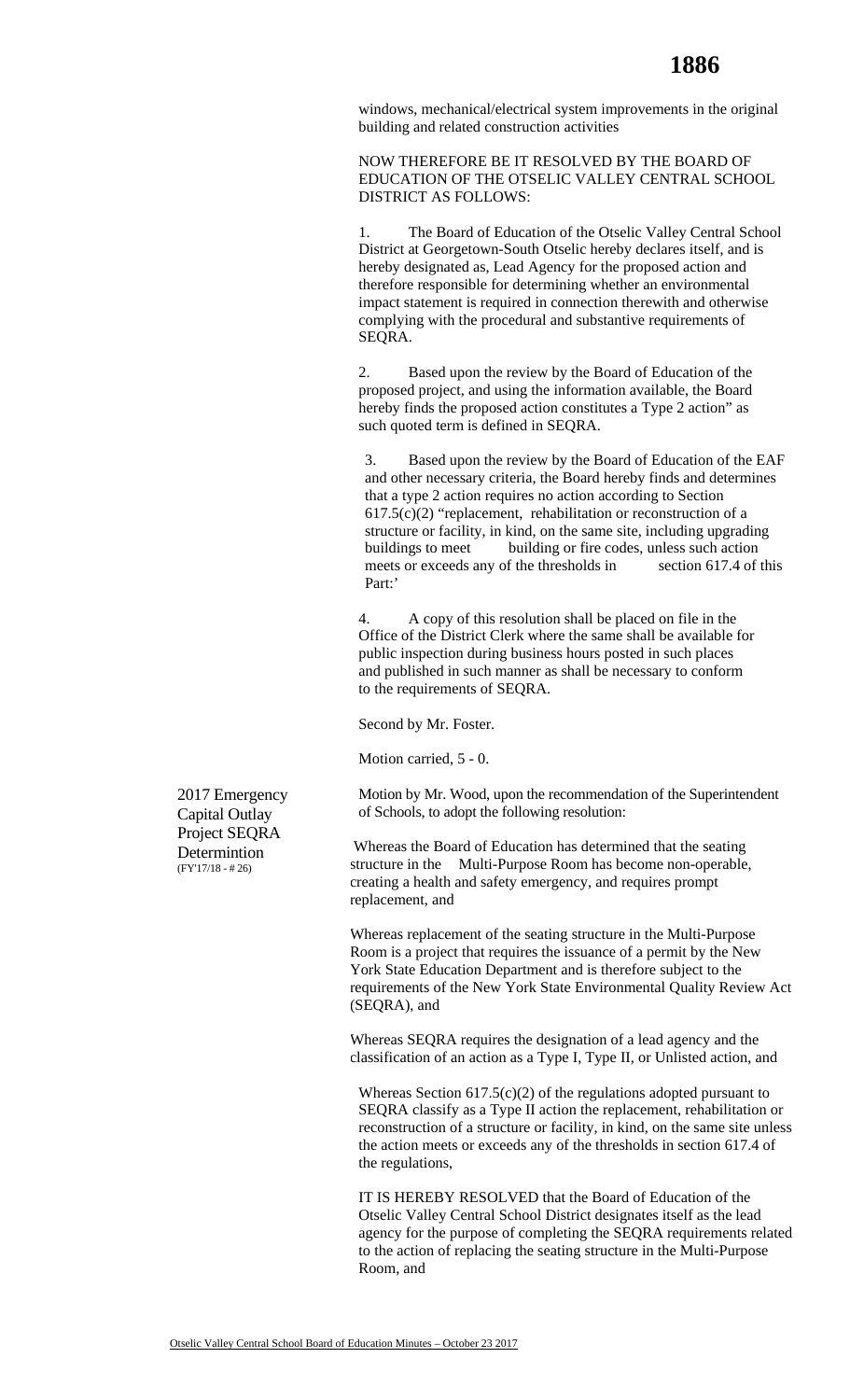IT IS FURTHER RESOLVED that the Board of Education determines that the replacement of the seating structure in the Multi-Purpose Room is an action involving the replacement, rehabilitation or reconstruction of a structure or facility, in kind, on the same site that does not meet or exceed any of the thresholds in section 617.4 of the regulations and is therefore properly classified as a Type II action for purposes of SEQRA.

Second by Mr. Foster.

Motion carried, 5 - 0.

Motion by Mr. Foster, upon the recommendation of the Superintendent of Schools, to adopt the following resolution:

Whereas the Multi-Purpose Room is a space used for physical education instruction, school assemblies, extracurricular activities, and community gatherings, many of which can only be safely conducted when the seating structure is retracted and open space is available for instruction, play, and other school activities, and

Whereas the seating structure in the Multi-Purpose Room recently has become non-operable to an extent that the seating structure no longer can be retracted and therefore interferes with the safe circulation of students, staff and visitors, and

Whereas the inability to safely use the Multi-Purpose Room for school activities is detrimental to the educational program of the District and necessitates the prompt and expeditious replacement of the seating structure in the Multi-Purpose Room to return the Room to full use for educational purposes,

IT IS HEREBY RESOLVED that the Board ofEducation of the Otselic Valley Central School District determines that obstruction of the Multi-Purpose Room by the inoperable seating structure creates a health and safety emergency that requires the prompt replacement or refurbishment of the seating structure and the expenditure of the necessary funds to accomplish that purpose, and

IT IS FURTHER RESOLVED that the Superintendent of Schools is authorized to initiate and complete all necessary applications to the New York State Education Department, to obtain all necessary approvals, and to take all actions within the authority of the District to complete the replacement or refurbishment of the seating structure in the Multi-Purpose Room and to return that space to full safe use by the school community.

Second by Mrs. Peabody.

Motion carried, 5 - 0.

| <b>Public Comment</b>    | Mrs. Graham asked if the reports will be on the website.<br>$\bullet$<br>Ms. Slocum wished the Board a Happy Board Appreciation<br>$\bullet$<br>Week<br>Mrs. Straight reported that there was a great group of students<br>$\bullet$<br>coming from Morrisville Eaton for Soccer practice.<br>Mrs. Pearson thanked the Board for their service as well as<br>$\bullet$<br>reporting from a co-worker how well behaved OV students are<br>on the Morrisville Eaton buses to games, etc. |  |  |
|--------------------------|----------------------------------------------------------------------------------------------------------------------------------------------------------------------------------------------------------------------------------------------------------------------------------------------------------------------------------------------------------------------------------------------------------------------------------------------------------------------------------------|--|--|
| <b>Executive Session</b> | Motion by Mr. Foster to enter executive session at 10:02 PM for the<br>purpose of a teacher discipline, personnel matters, and OVTA and<br>OVEA negotiating, second by Mr. Wood.                                                                                                                                                                                                                                                                                                       |  |  |
|                          | Motion carried, 5 - 0.                                                                                                                                                                                                                                                                                                                                                                                                                                                                 |  |  |
|                          | Mr. LaLonde and Mrs. Burpee were invited to executive session.                                                                                                                                                                                                                                                                                                                                                                                                                         |  |  |

Emergency MPR Seating Project  $(FY'17/18 - # 27)$